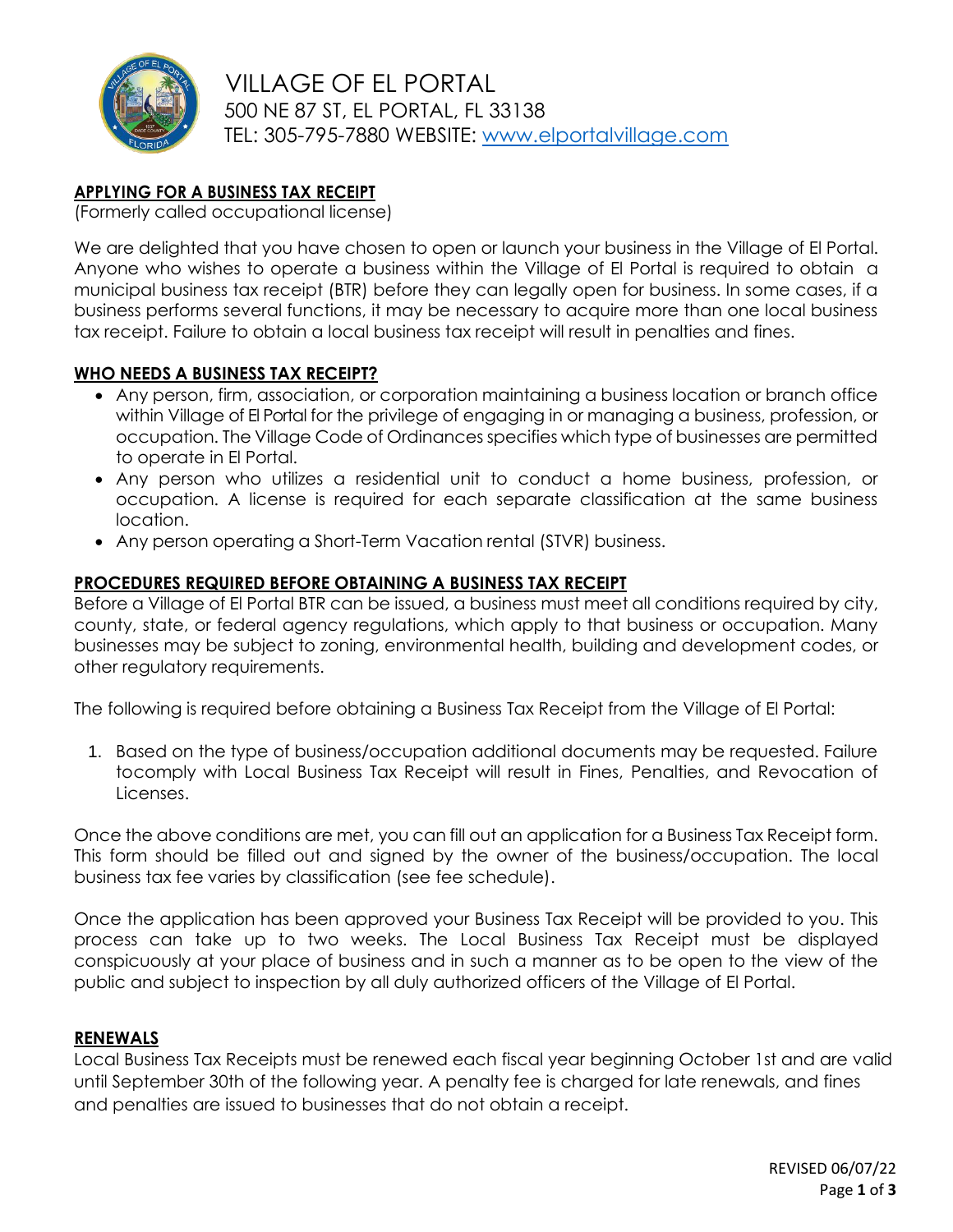

 VILLAGE OF EL PORTAL 500 NE 87 ST, EL PORTAL, FL 33138 TEL: 305-795-7880 WEBSITE: [www.elportalvillage.com](http://www.elportalvillage.com/)

# **DOCUMENTS REQUIRED FOR OBTAINING A BUSINESS TAX RECEIPT** (If applicable)

- □ Village of El Portal Local Business Tax Receipt Application.
	- o License fee (to be determined after processing) based on business type.
- □ Florida Employer Identification Number or Social Security Number: *[www.sunbiz.org](http://www.sunbiz.org/)*
- □ Copy of Fictitious Name Registration. If your business name on your local business tax receipt is other than the legal name of the owner(s), it must be registered as a fictitious name or Division of Corporations. For registration instructions, certified copies and fees visit: *[www.sunbiz.org](http://www.sunbiz.org/)* or call: 1 (850) 245-6058.
- $\Box$  Copy of Miami Dade County Local Business Tax Receipt. All businesses operating within Miami-Dade County are required to obtain a Miami-Dade County Local Business Tax Receipt(formerly known as Occupational License).
	- o Online: *[www.miamidade.gov/taxcollector.](http://www.miamidade.gov/taxcollector)*
	- o In person: *Miami-Dade County Business Tax*

*200 NW 2ND Avenue, 1ST Floor, Miami, FL 33128.* For more information: *(30*5) 270-4949.

- □ Copy of Miami-Dade Fire Rescue Dept. Annual Operating Permit: (786) 331-4800
- □ Copy of State of Florida Professional Business License: 1 (850) 487-1395
- □ Copy of State of Florida Alcoholic Beverages & Tobacco License: *[www.myfloridalicense.com](http://www.myfloridalicense.com/)*

# **LICENSE FEE SCHEDULE**

| \$40.00  |
|----------|
| \$40.00  |
| \$27.00  |
|          |
| \$105.00 |
| \$105.00 |
| \$105.00 |
| \$105.00 |
|          |
| \$27.00  |
| \$3.00   |
| \$53.00  |
| \$40.00  |
| \$53.00  |
|          |

*For additional fees please see Chapter 11, Section 11-12 of the Village El Portal Code of Ordinances.*